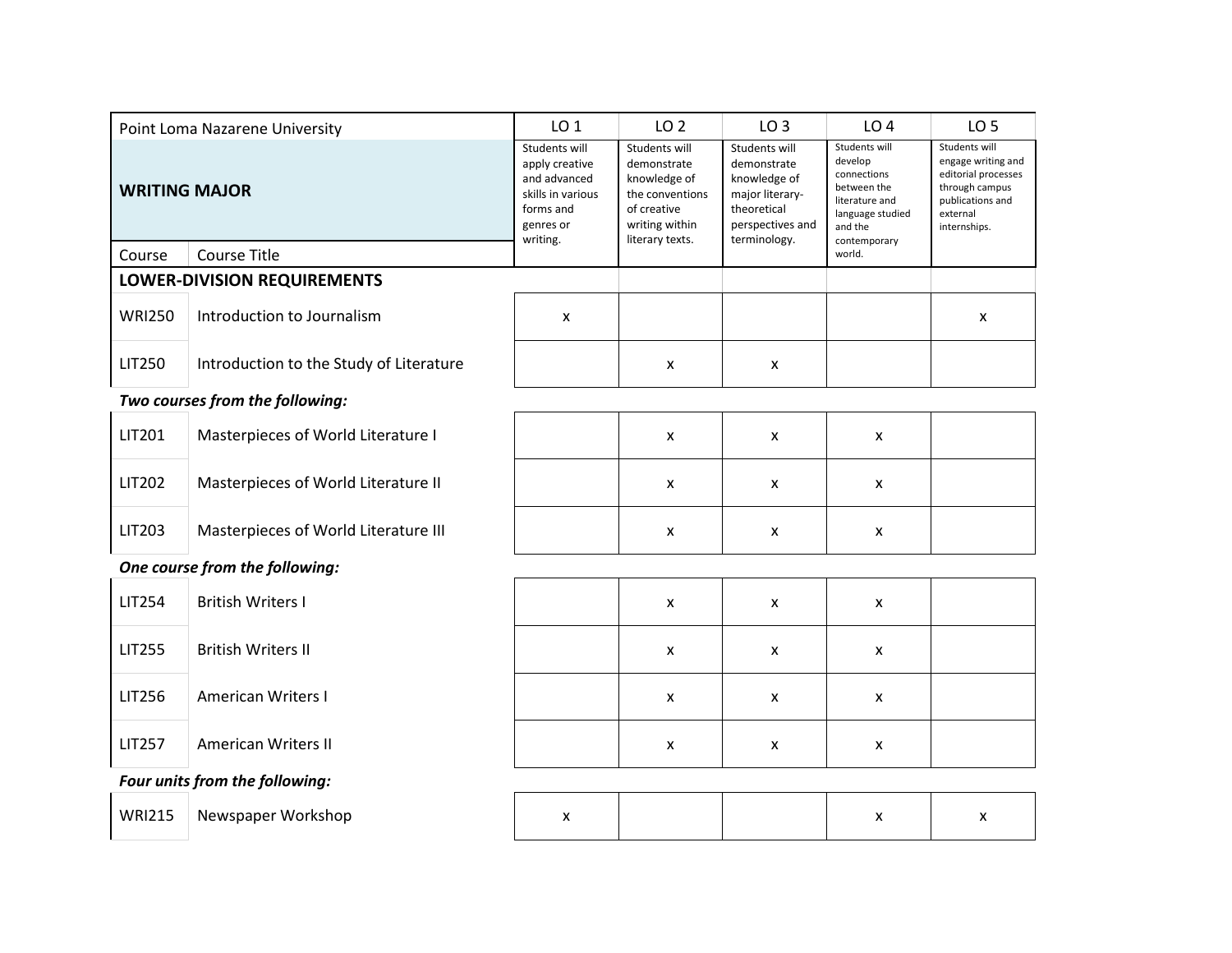| <b>WRI216</b> | Literary Magazine Workshop | Λ | ◠ |  |
|---------------|----------------------------|---|---|--|
| <b>WRI217</b> | Yearbook Workshop          |   |   |  |

## **CREATIVE WRITING COURSES**

## *Three courses from the following:*

| <b>WRI220</b>                      | <b>Creative Writing: Mixed Genre</b>             |  |  |  |
|------------------------------------|--------------------------------------------------|--|--|--|
| <b>WRI321</b>                      | <b>Creative Writing: Poetry</b>                  |  |  |  |
| <b>WRI322</b>                      | <b>Creative Writing: Fiction</b>                 |  |  |  |
| <b>WRI323</b>                      | <b>Creative Writing: Creative Non-Fiction</b>    |  |  |  |
| <b>UPPER-DIVISION REQUIREMENTS</b> |                                                  |  |  |  |
| <b>WRI345</b>                      | Editing                                          |  |  |  |
| <b>WRI365</b>                      | Writing for Business and Professional<br>Careers |  |  |  |
| <b>WRI420</b>                      | <b>Advanced Writing Workshop</b>                 |  |  |  |
| <b>WRI470</b>                      | Writing Internship                               |  |  |  |
|                                    | <i>.</i>                                         |  |  |  |

|  | One course from the following: |
|--|--------------------------------|
|  |                                |

| LIN312        | Introduction to Linguistics         |
|---------------|-------------------------------------|
| <b>LIN365</b> | <b>English Grammar and Usage</b>    |
| LIN404        | Seminar: Special Topics in Linguist |

| <b>WRI220</b> | <b>Creative Writing: Mixed Genre</b>          | x | x | x |  |
|---------------|-----------------------------------------------|---|---|---|--|
| <b>WRI321</b> | <b>Creative Writing: Poetry</b>               | x | х | х |  |
| <b>WRI322</b> | <b>Creative Writing: Fiction</b>              | x | x | x |  |
| <b>WRI323</b> | <b>Creative Writing: Creative Non-Fiction</b> | x | x | x |  |

| <b>WRI345</b> | Editing                                          |   |   | x | x |   |
|---------------|--------------------------------------------------|---|---|---|---|---|
| <b>WRI365</b> | Writing for Business and Professional<br>Careers | x |   |   | x |   |
| <b>WRI420</b> | <b>Advanced Writing Workshop</b>                 | x | x |   | x |   |
| <b>WRI470</b> | Writing Internship                               | x |   |   |   | x |

| <b>LIN312</b> | Introduction to Linguistics            |  | x | x |  |
|---------------|----------------------------------------|--|---|---|--|
| <b>LIN365</b> | <b>English Grammar and Usage</b>       |  | x | x |  |
| <b>LIN404</b> | Seminar: Special Topics in Linguistics |  | x | x |  |